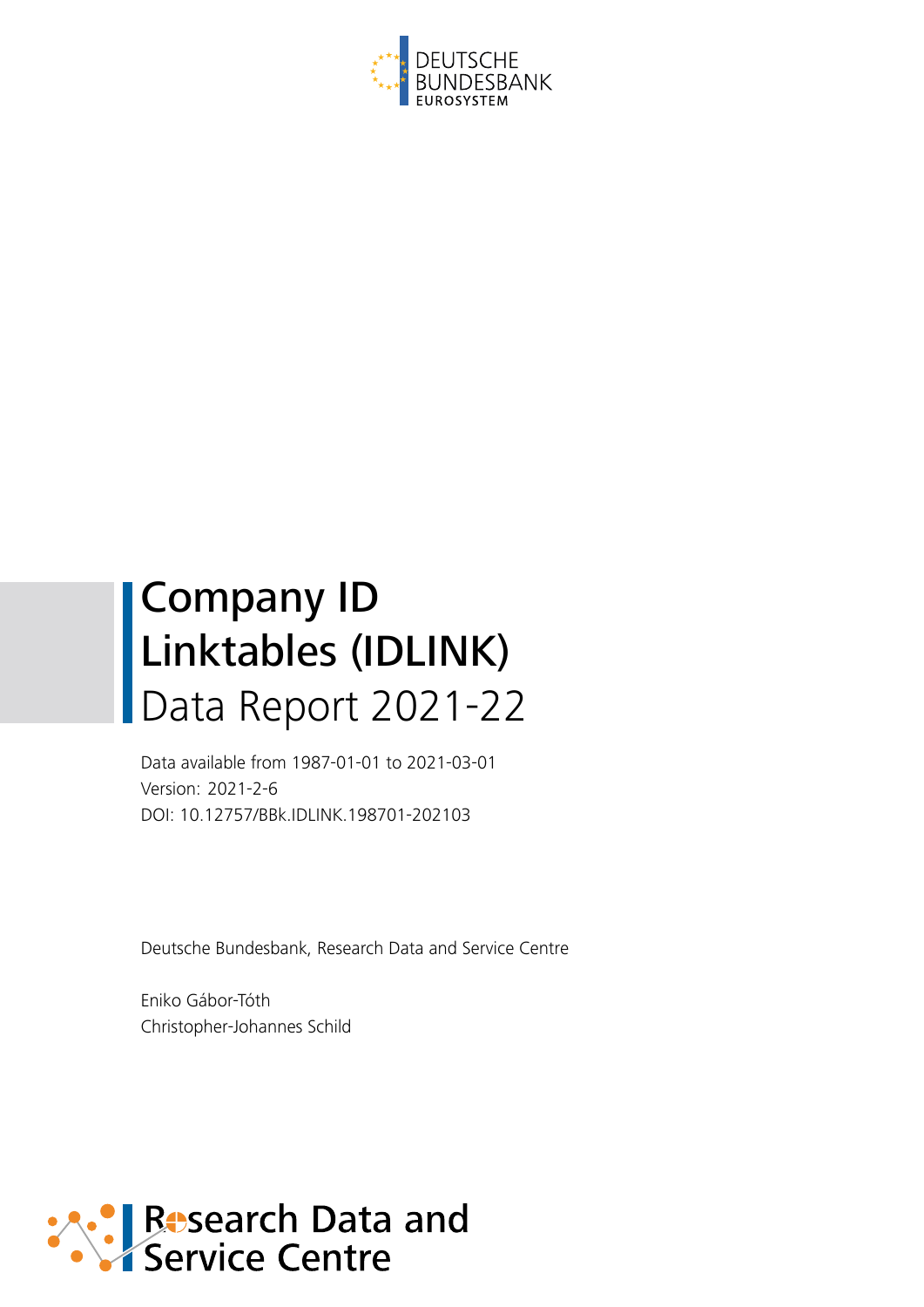$\overline{2}$ 

# Abstract

This data report describes the research dataset "IDLINK" the company ID-linkage tables produced by the RDSC company data record linkage<sup>[1\)](#page-1-0)</sup>, using a structured metadata schema.<sup>[2\)](#page-1-1)</sup>

Keywords: Company data, ID Linkage Tables, Record Linkage, Data Matching

Version: 2021-2-6

DOI: 10.12757/BBk.IDLINK.198701-202103

Citation: Eniko Gábor-Tóth, Christopher-Johannes Schild, Company ID Linktables - IDLINK, Data Report 2021-22– Version2021-2-6. Deutsche Bundesbank, Research Data and Service Centre.

<span id="page-1-0"></span><sup>1</sup> The department responsible for RIAD (S15) provided additional ID-mappings between RIAD and USTAN, RIAD and JANIS, and between RIAD and BAKIS-M. These tables also entered the ID-linkage tables in IDLINK: they were consolidated with the matching result from the RDSC record linkage in order to further improve the matching rate.

<span id="page-1-1"></span><sup>2</sup> We thank Katja Ziprik and Katharina Muno for providing additional match information produced by the RIAD Team of Deutsche Bundesbank. The metadata scheme is derived from the "Data Documentation Initiative" (DDI, [http://www.](http://www.ddialliance.org) [ddialliance.org\)](http://www.ddialliance.org).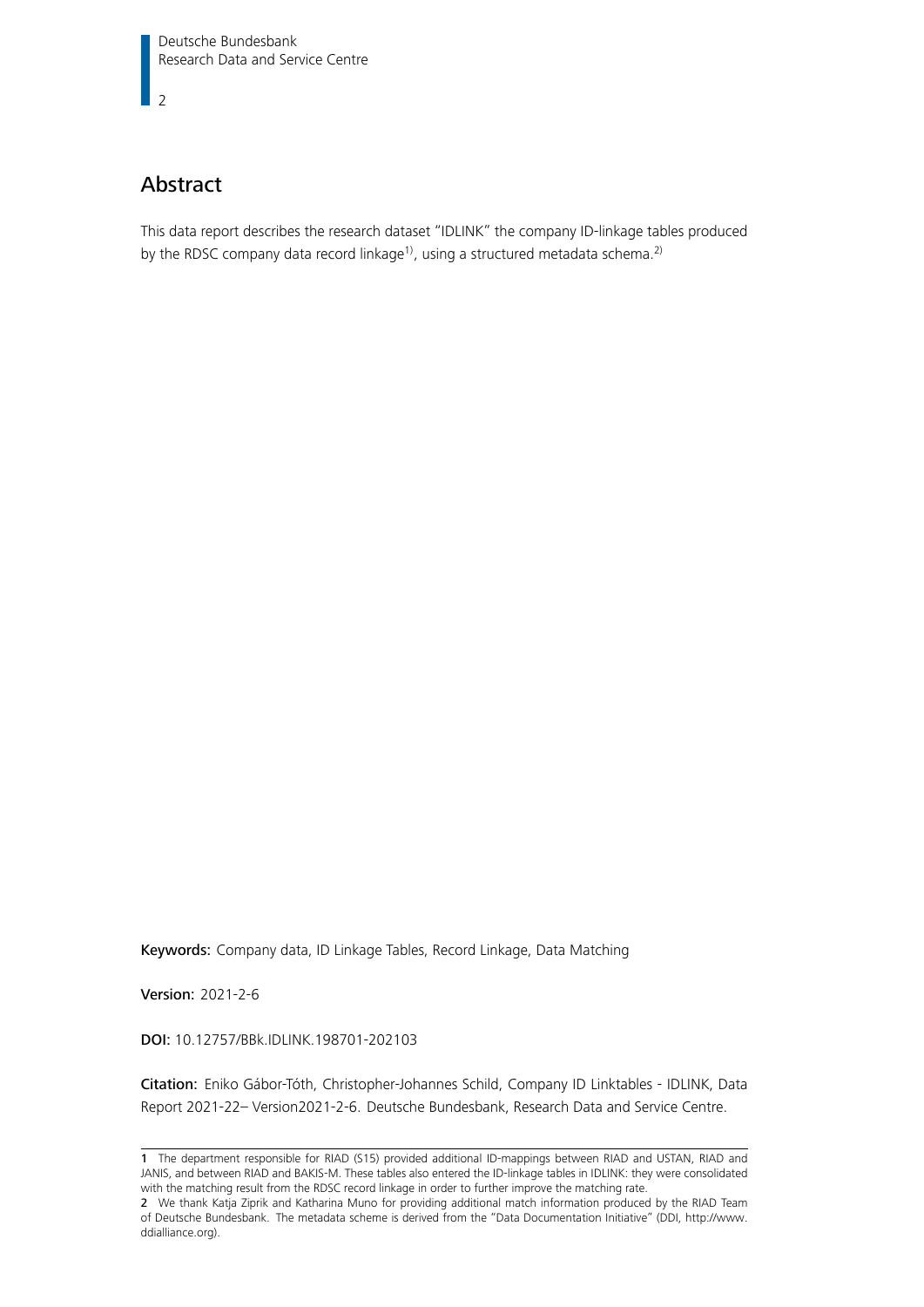# **Contents**

<span id="page-2-0"></span>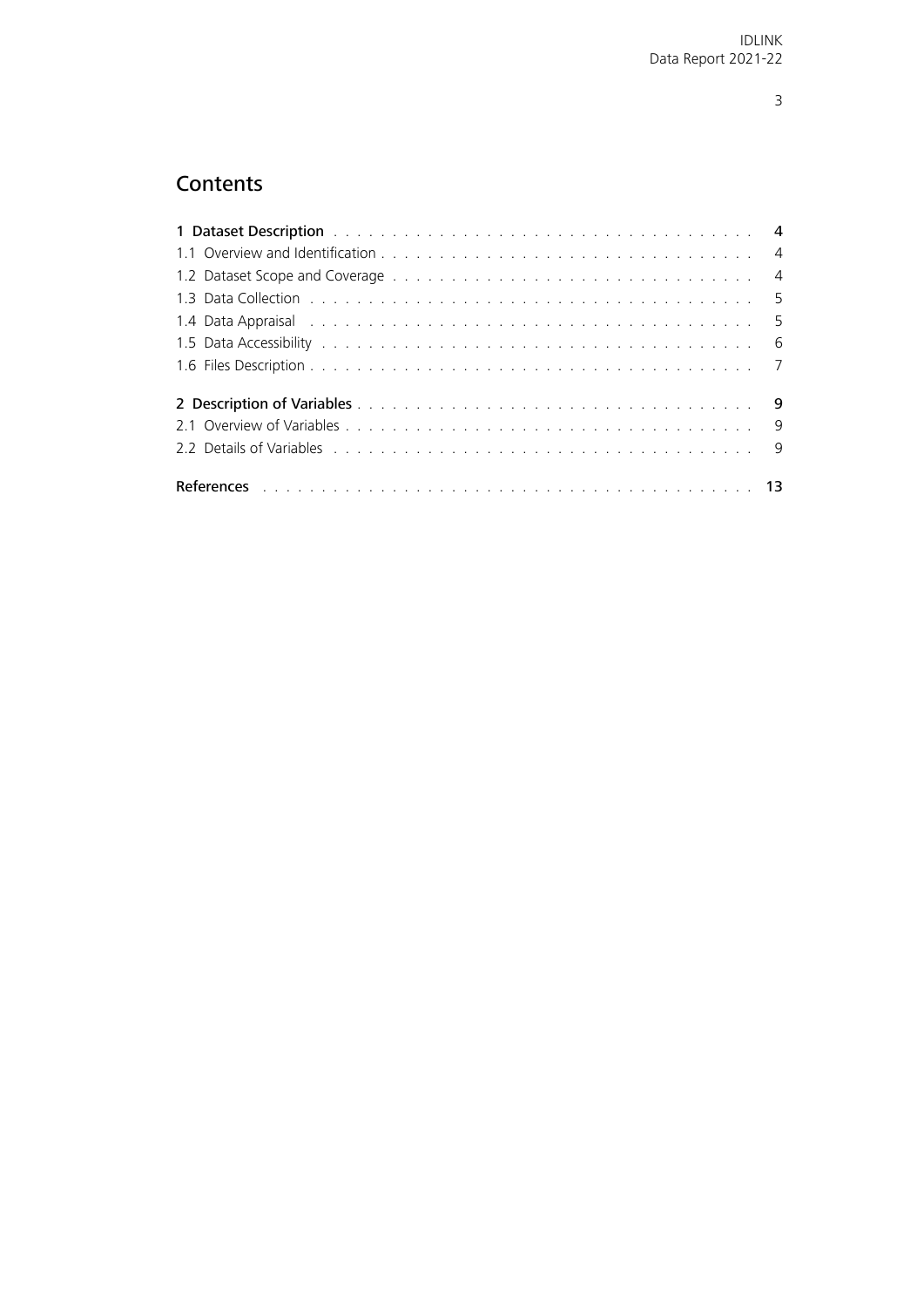# <span id="page-3-0"></span>1 Dataset Description

## 1.1 Overview and Identification

The "IDLINK" dataset comprises 43 ID linkage tables. Each of these 43 tables allows for linking two research (analytical) datasets. Through the pairwise linkage of BVD, MiDi, URS, USTAN, JANIS, BAKIS-M, LEI, RIAD (AnaCredit), SIFCT, SITS, "IDLINK" allows for jointly evaluating these datasets for various time periods.

The individual ID linkage tables are two-column tables containing a different company identifier in each column, resulting in a table of ID value pairs, showing which ID values of the two IDs refer to the same real-world company entity. That is, the ID linkage tables contain the list of native ID pairs (or anonymized versions thereof) that form a match between two datasets. The need for these ID linkage tables originates from the fact that company data is often held in separate databases, which use different company identifiers. The ID linkage tables allow linking different company datasets.

The tables are produced by the RDSC through the use of current record linkage techniques, which, among other methods, include comprehensive data cleaning, matching based on common external IDs, as well as name and place based matching, which includes probabilisic matching using supervised machine learning. The technical properties of this record linkage process are described by [Doll, Gabor-Toth, & Schild \(2021\)](#page-12-1).

The department responsible for RIAD (S15) provided additional ID-mappings between RIAD and USTAN, RIAD and JANIS, and between RIAD and BAKIS-M. These tables also entered the ID-linkage tables in IDLINK: they were consolidated with the matching result from the RDSC record linkage in order to further improve the matching rate.

The ID value pairs included in these linkage table define overlaps between the different company datasets. These overlaps are described by [Gabor-Toth & Schild \(2021\)](#page-12-2).

## <span id="page-3-1"></span>1.2 Dataset Scope and Coverage

## Legal Framework

The Research Data and Service Centre (RDSC) is mandated by the Deutsche Bundesbank to use internal company master data for linkage purposes, to provide linked company data to internal analysts and anonymized linked company data to internal and external researchers.

## Unit of Analysis

The unit of analysis is a single company. Generally this refers to legal entities. In each dataset to be linked, entities are represented by their dataset-specific native identifier.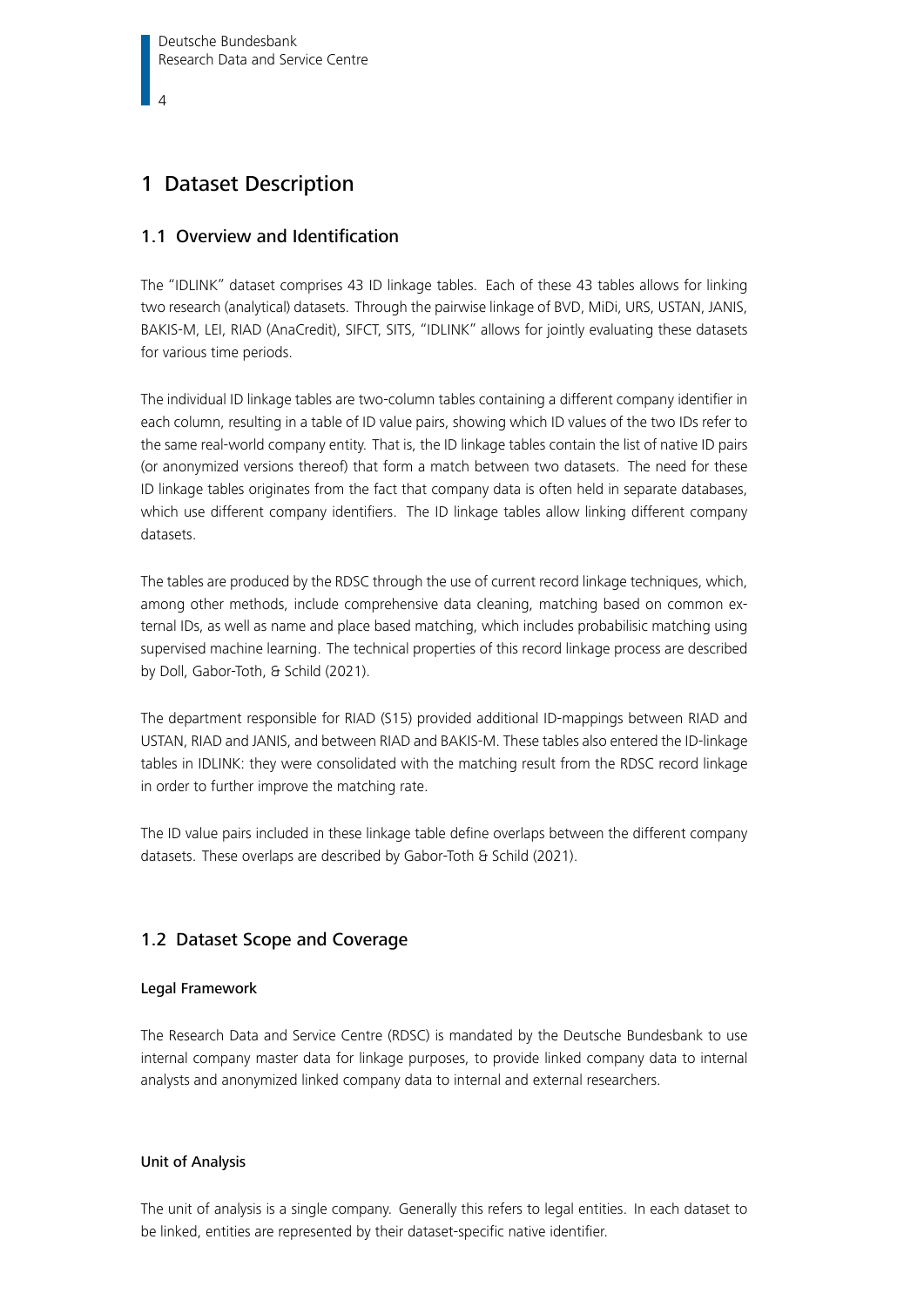#### Time Periods

The time periods covered by the data depend on the time periods of the input data sources. The earliest time references for ID values in the input data stem from 1979, the latest stem from 2019. For details see [Gabor-Toth & Schild \(2021\)](#page-12-2)

#### Geographic Coverage

Germany

#### Universe

The universes of the input datasets of our record linkage define the universe of our ID linkage tables. This universe covers all companies that appear at least once in any of the master datasets that have entered the record linkage. For details on the datasets' universes, we refer to the respective datasets' official documentation. For an overview on these datasets' universes and for their respective documentations see [Gabor-Toth & Schild \(2021\)](#page-12-2)

#### Historical Changes

The input datasets' universes change over time, for example due to changes of reporting thresholds, or quality of data historization. Data integration for historic company data at Deutsche Bundesbank is in its infancy, understanding the different company databases and their universes and how these universes change over time is one of the challenges. For an attempt to summarize the current state of knowledge on these matters see [Gabor-Toth & Schild \(2021\)](#page-12-2)

## <span id="page-4-1"></span><span id="page-4-0"></span>1.3 Data Collection

## 1.4 Data Appraisal

#### Quality Checks

Quality checks are implemented at several points during the record linkage process. For example, before entering the record linkage, certain quality checks are undertaken for the input data, such as examining the filling ratios for positions that are relevant for linking the datasets. The ID-linkage tables are analyzed for match prediction precision and recall / match coverage, see [Doll, Gabor-](#page-12-1)[Toth, & Schild \(2021\)](#page-12-1). Match coverage is further analyzed by [Gabor-Toth & Schild \(2021\)](#page-12-2), with a focus on discussing the plausibility of the implied sizes of the data universe overlaps.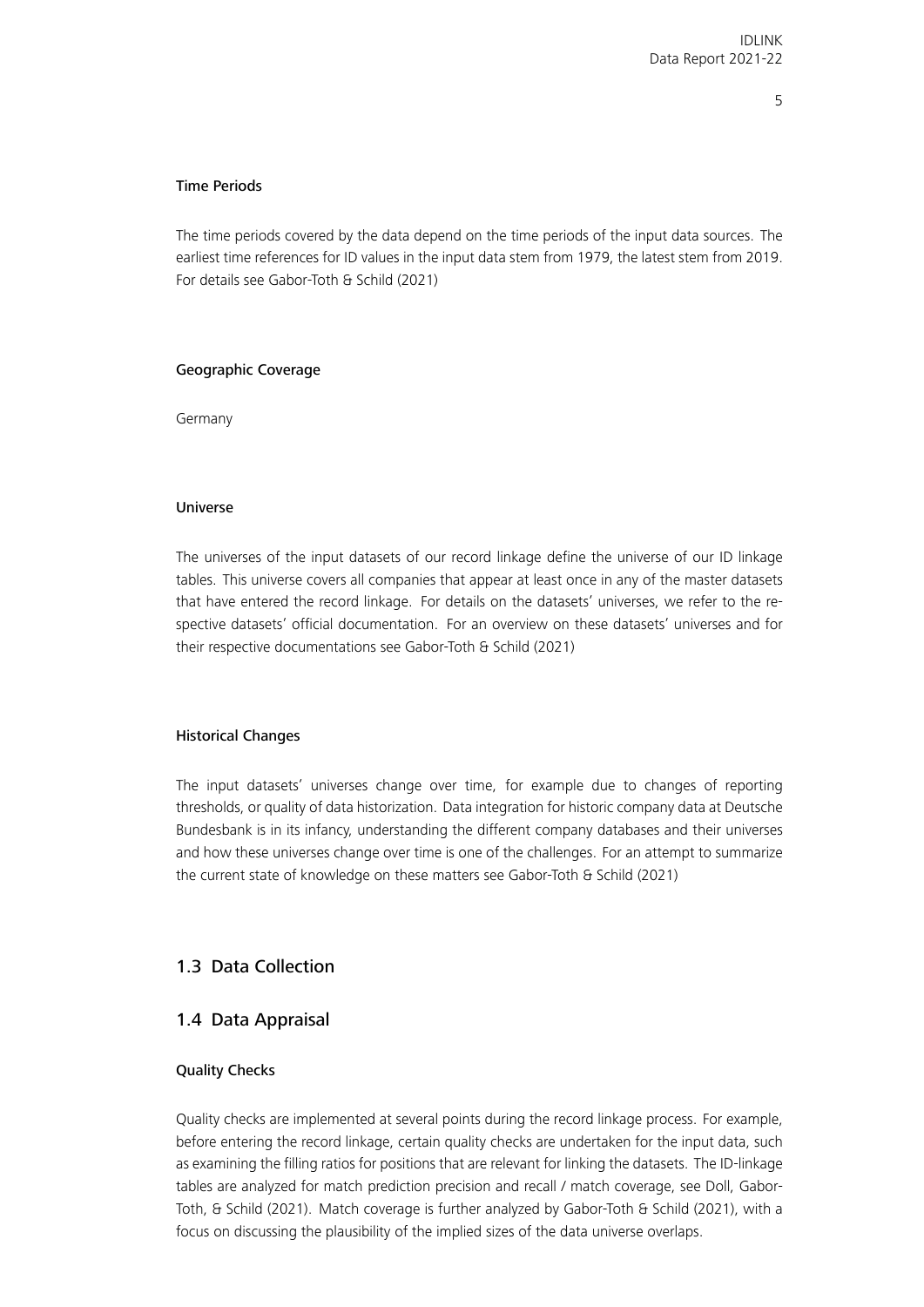## Data Editing

Before entering the record linkage that produced the ID-linkage tables described in this report, the input data is standardized by the data specialist of the RDSC responsible for the dataset. Stand-ardization occurs according to the data standard defined by AnaCredit RIAD, currently v2.1.<sup>[3\)](#page-5-1)</sup>.

#### Data Anonymization

Before the ID linkage tables are provided to researchers, all external company identifiers are anonymized using a secure hash algorithm (SHA256) as recommended by the German Federal Insti-tute for Information Security [\(Bundesamt für Sicherheit in der Informationstechnik, 2020\)](#page-12-3).<sup>[4\)](#page-5-2)</sup>

## <span id="page-5-0"></span>1.5 Data Accessibility

Data from external sources such as BvD can only be accessed if the researcher has a licence with the data provider that allows the use of their data. Some datasets that have no research dataset counterpart cannot be accessed by external users, such as the case for the URS dataset, which we are allowed to use only for statistical purposes such as data linkage, but not for generating research data.

#### Research Proposal Conditions

A research proposal is checked for feasibility of the research project given the research data, i.e. the suitability of the data to answer the research questions raised by the proposal. The research project must be of public interest, that is without commercial goals.

## Institutional Access Conditions

The researcher must be affiliated with a research institution that clearly has a scientific, noncommercial agenda.

#### Contact

Deutsche Bundesbank, Research Data and Service Centre (RDSC) E-mail: [fdsz-data@bundesbank.de](mailto:fdsz-data@bundesbank.de) Homepage:<https://www.bundesbank.de/rdsc>

<span id="page-5-2"></span>4 To enable the researcher to use the ID-mappingtables to link different datasets, the IDs contained in the research data are hashed using the same hash algorithm.

<span id="page-5-1"></span><sup>3</sup> <https://www.bundesbank.de/de/service/meldewesen/bankenstatistik/formate-xml/formate-xml--611846>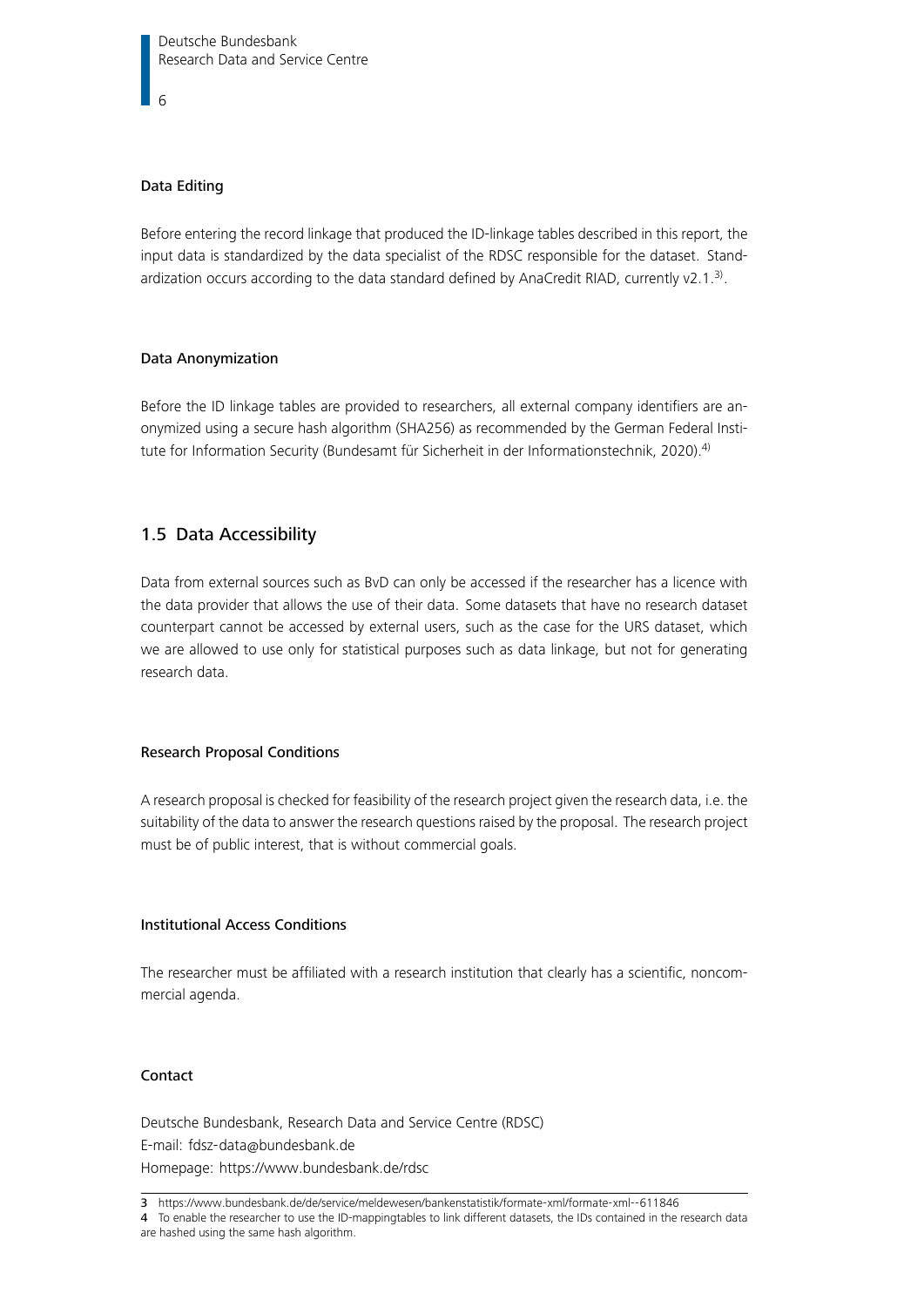## Deposit Requirements

The researcher must sign a confidentiality agreement and a contract with the Deutsche Bundesbank. To use microdata available in BAKIS-M a separate contract needs to be signed between the research institute that the researcher is affiliated with and the Deutsche Bundesbank

#### Citation Requirements

For any study or other document which is made available to the public and contains information derived from the provided data, the researcher is obliged to properly cite the data source as:

Eniko Gábor-Tóth, Christopher-Johannes Schild, Company ID Linktables - IDLINK, Data Report 2021-22– Version2021-2-6. Deutsche Bundesbank, Research Data and Service Centre.

## <span id="page-6-0"></span>1.6 Files Description

The files contain ID value pairs, showing which ID values of the two IDs refer to the same realworld company entity. The 28 files in Table [1, "Files - ID LINK 'not anomymized'"](#page-7-1), on page [8,](#page-7-1) contain non-anonymized identifiers and are only available to internal analysts. The 15 files in Table [2, "Files - ID LINK 'anomymized'"](#page-7-2), on page [8,](#page-7-2) only contain anonymized identifiers and are available to researchers.

## File Structure

The files contain 2 columns (two IDs).

#### Type of Files

ASCII

## Data Formats

comma-delimited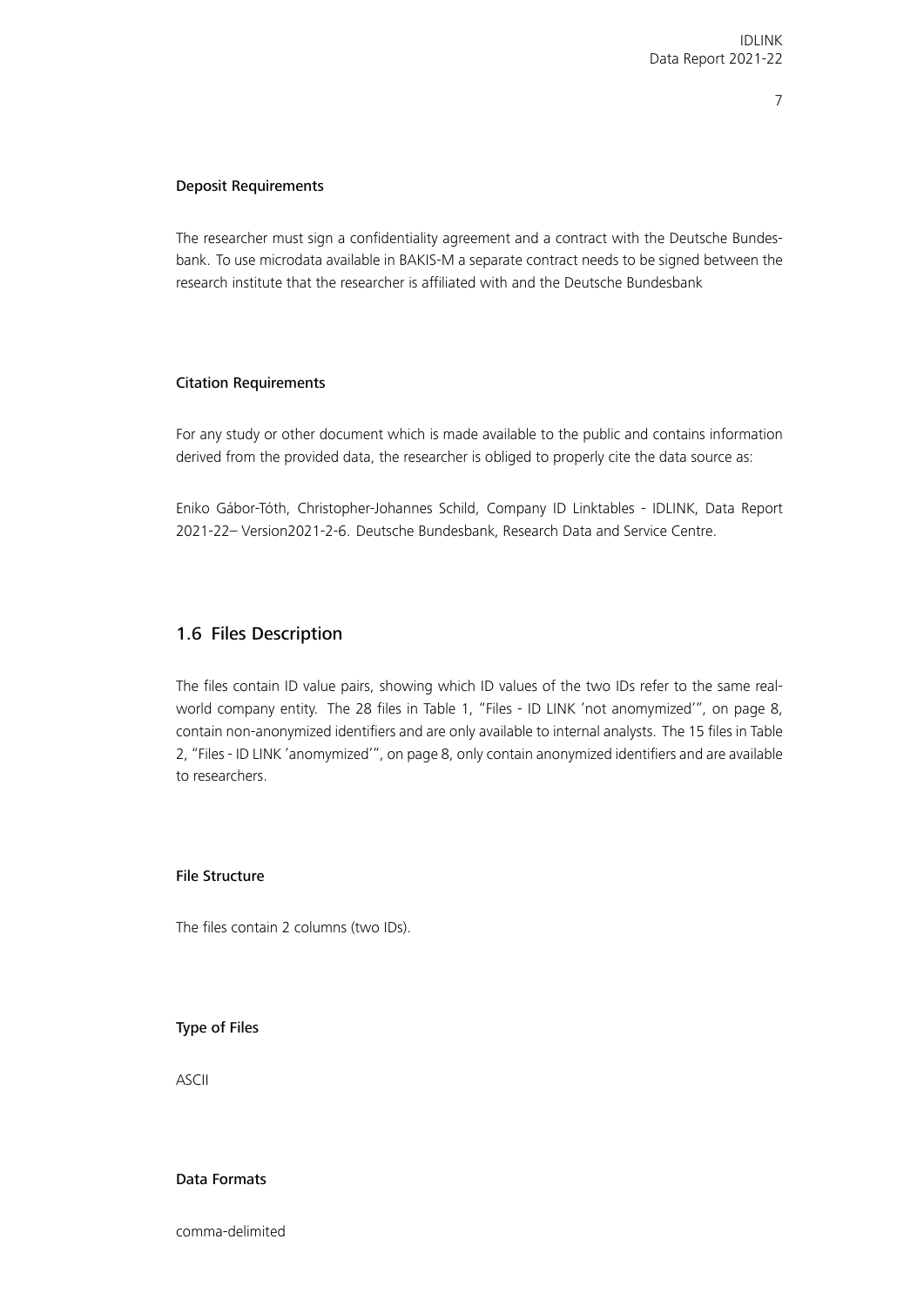| Table 1: Files - ID LINK 'not anomymized' |  |
|-------------------------------------------|--|
|-------------------------------------------|--|

<span id="page-7-1"></span>

| Filename                                           | IDs                                 | Datasets             |
|----------------------------------------------------|-------------------------------------|----------------------|
| *orig_v2021-2-6_BVD_CD_AWMUS_CD*                   | BVD CD - AWMUS CD                   | BVD - AWMuS          |
| *orig_v2021-2-6_DE_BAKISN_CD_AWMUS_CD*             | DE_BAKISN_CD - AWMUS_CD             | BAKIS-M - AWMuS      |
| *orig_v2021-2-6_DE_BAKISN_CD_BVD_CD*               | DE_BAKISN_CD - BVD_CD               | BAKIS-M - BVD        |
| *orig_v2021-2-6_DE_DESTATIS_CD_STBL_AWMUS_CD*      | DE_DESTATIS_CD_STBL - AWMUS_CD      | URS - AWMuS          |
| *oriq_v2021-2-6_DE_DESTATIS_CD_STBL_BVD_CD*        | DE DESTATIS CD STBL-BVD CD          | URS - BVD            |
| *orig_v2021-2-6_DE_DESTATIS_CD_STBL_DE_BAKISN_CD*  | DE_DESTATIS_CD_STBL - DE_BAKISN_CD  | URS - BAKIS-M        |
| *oriq_v2021-2-6_ENTTY_RIAD_CD_AWMUS_CD*            | ENTTY RIAD CD - AWMUS CD            | AnaCredit - AWMuS    |
| *orig_v2021-2-6_ENTTY_RIAD_CD_BVD_CD*              | ENTTY RIAD CD - BVD CD              | AnaCredit - BVD      |
| *orig v2021-2-6 ENTTY RIAD CD DE BAKISN CD*        | ENTTY RIAD CD - DE BAKISN CD        | AnaCredit - BAKIS-M  |
| *orig_v2021-2-6_ENTTY_RIAD_CD_DE_DESTATIS_CD_STBL* | ENTTY_RIAD_CD - DE_DESTATIS_CD_STBL | AnaCredit - URS      |
| *orig_v2021-2-6_JANIS_CD_AWMUS_CD*                 | JANIS CD - AWMUS CD                 | JANIS - AWMuS        |
| *orig_v2021-2-6_JANIS_CD_BVD_CD*                   | JANIS CD - BVD CD                   | JANIS - BVD          |
| *orig v2021-2-6 JANIS CD DE BAKISN CD*             | JANIS CD - DE BAKISN CD             | JANIS - BAKIS-M      |
| *orig_v2021-2-6_JANIS_CD_DE_DESTATIS_CD_STBL*      | JANIS_CD - DE_DESTATIS_CD_STBL      | JANIS - URS          |
| *oriq_v2021-2-6_JANIS_CD_ENTTY_RIAD_CD*            | JANIS_CD - ENTTY_RIAD_CD            | JANIS - AnaCredit    |
| *orig_v2021-2-6_LEI_AWMUS_CD*                      | LEI - AWMUS CD                      | LEI - AWMuS          |
| *orig_v2021-2-6_LEI_BVD_CD*                        | LEI - BVD_CD                        | LEI - BVD            |
| *orig_v2021-2-6_LEI_DE_BAKISN_CD*                  | LEI - DE_BAKISN_CD                  | LEI - BAKIS-M        |
| *orig_v2021-2-6_LEI_DE_DESTATIS_CD_STBL*           | LEI - DE DESTATIS CD STBL           | LEI - URS            |
| *oriq_v2021-2-6_LEI_ENTTY_RIAD_CD*                 | LEI - ENTTY_RIAD_CD                 | LEI - AnaCredit      |
| *orig_v2021-2-6_LEI_JANIS_CD*                      | LEI - JANIS CD                      | LEI - JANIS          |
| *orig_v2021-2-6_USTAN_CD_AWMUS_CD*                 | USTAN CD - AWMUS CD                 | USTAN - AWMuS        |
| *orig v2021-2-6 USTAN CD BVD CD*                   | USTAN CD - BVD CD                   | <b>USTAN - BVD</b>   |
| *orig_v2021-2-6_USTAN_CD_DE_BAKISN_CD*             | USTAN CD - DE BAKISN CD             | USTAN - BAKIS-M      |
| *orig v2021-2-6 USTAN CD DE DESTATIS CD STBL*      | USTAN CD - DE DESTATIS CD STBL      | <b>USTAN - URS</b>   |
| *orig_v2021-2-6_USTAN_CD_ENTTY_RIAD_CD*            | USTAN CD - ENTTY RIAD CD            | USTAN - AnaCredit    |
| *orig v2021-2-6 USTAN CD JANIS CD*                 | USTAN CD - JANIS CD                 | <b>USTAN - JANIS</b> |
| *orig_v2021-2-6_USTAN_CD_LEI*                      | USTAN_CD - LEI                      | USTAN - LEI          |

a AWMuS holds the master data for MiDi, SITS and SIFCT. Therefore, through AWMuS, datasets can be linked to the three Bundesbank research datasets related to international trade statistics.

| Table 2: Files - ID LINK 'anomymized' |  |  |  |  |
|---------------------------------------|--|--|--|--|
|---------------------------------------|--|--|--|--|

<span id="page-7-2"></span>

| Filename |                                              | IDs                                    | Datasets             |  |
|----------|----------------------------------------------|----------------------------------------|----------------------|--|
|          | *anon_v2021-2-6_BBK_HM_CO_ID1_AWMUS_CD*      | BBK_HM_CO_ID1 - AWMUS_CD               | JANIS - AWMuS        |  |
|          | *anon_v2021-2-6_BBK_HM_CO_ID1_BVD_CD*        | BBK_HM_CO_ID1 - anonym_BVD_CD          | JANIS - BVD          |  |
|          | *anon_v2021-2-6_BBK_HM_CO_ID1_ENTTY_RIAD_CD* | BBK_HM_CO_ID1 - anonym_ENTTY_RIAD_CD   | JANIS - AnaCredit    |  |
|          | *anon v2021-2-6 BVD CD AWMUS CD*             | anonym BVD CD - AWMUS CD               | BVD - AWMuS          |  |
|          | *anon_v2021-2-6_ENTTY_RIAD_CD_AWMUS_CD*      | anonym_ENTTY_RIAD_CD - AWMUS_CD        | AnaCredit - AWMuS    |  |
|          | *anon_v2021-2-6_ENTTY_RIAD_CD_BVD_CD*        | anonym_ENTTY_RIAD_CD - anonym_BVD_CD   | AnaCredit - BVD      |  |
|          | *anon_v2021-2-6_LEI_AWMUS_CD*                | anonym_LEI - AWMUS_CD                  | LEI - AWMuS          |  |
|          | *anon_v2021-2-6_LEI_BBK_HM_CO_ID1*           | anonym_LEI - BBK_HM_CO_ID1             | LEI - JANIS          |  |
|          | *anon_v2021-2-6_LEI_BVD_CD*                  | anonym_LEI - anonym_BVD_CD             | LEI - BVD            |  |
|          | *anon v2021-2-6 LEI ENTTY RIAD CD*           | anonym_LEI - anonym_ENTTY_RIAD_CD      | LEI - AnaCredit      |  |
|          | *anon_v2021-2-6_USTAN_CD_AWMUS_CD*           | anonym_USTAN_CD - AWMUS_CD             | USTAN - AWMuS        |  |
|          | *anon_v2021-2-6_USTAN_CD_BBK_HM_CO_ID1*      | anonym_USTAN_CD - BBK_HM_CO_ID1        | <b>USTAN - JANIS</b> |  |
|          | *anon v2021-2-6 USTAN CD BVD CD*             | anonym_USTAN_CD - anonym_BVD_CD        | <b>USTAN - BVD</b>   |  |
|          | *anon_v2021-2-6_USTAN_CD_ENTTY_RIAD_CD*      | anonym_USTAN_CD - anonym_ENTTY_RIAD_CD | USTAN - AnaCredit    |  |
|          | *anon v2021-2-6 USTAN CD LEI*                | anonym USTAN CD - anonym LEI           | <b>USTAN - LEI</b>   |  |
|          |                                              |                                        |                      |  |

<span id="page-7-0"></span><sup>a</sup> AWMuS holds the master data for MiDi, SITS and SIFCT. Therefore, through AWMuS, datasets can be linked to the three Bundesbank research datasets related to international trade statistics.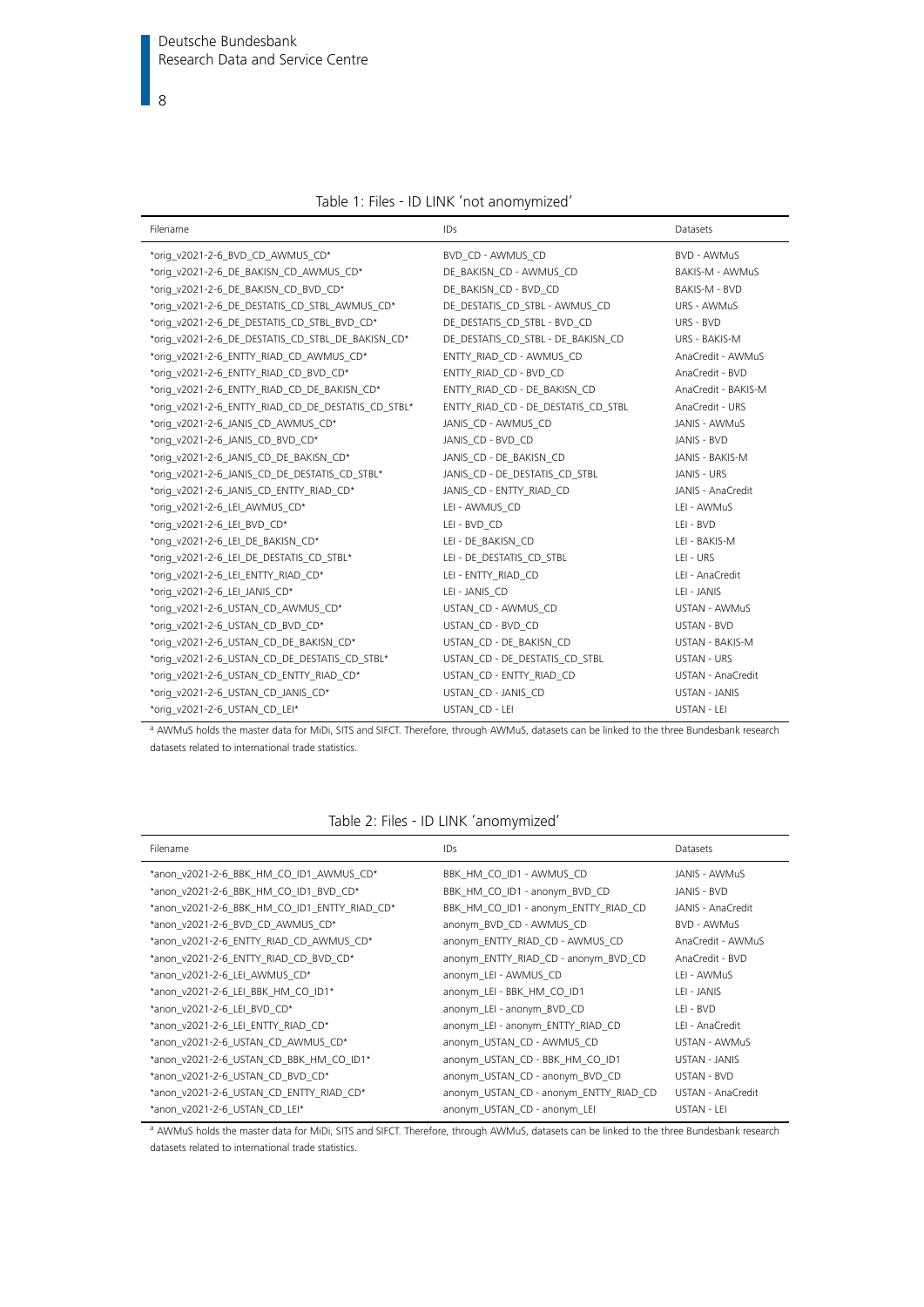# 2 Description of Variables

## <span id="page-8-0"></span>2.1 Overview of Variables

| Name                | Label                                                   |
|---------------------|---------------------------------------------------------|
| AWMUS_CD            | AWMuS identifier. Anonymous. Original name: MLD_NR      |
| BBK_H_CO_ID1        | JANIS identifier (anonymized)                           |
| BVD_CD              | Bureau van Dijk identifier. Original name: bvdid        |
| DE_BAKISN_CD        | Borrower ID ("Nehmernummer")                            |
| DE_DESTATIS_CD_STBL | Destatis business register ID. Original name: WE_ID_ALT |
| ENTTY_RIAD_CD       | RIAD identifier.                                        |
| LEI                 | Legal entity identifier                                 |
| USTAN_CD            | USTAN identifier. Original name: ukn                    |
| JANIS_CD            | JANIS identifier. Original name: poolid                 |
| anon_BVD_CD         | BVD identifier (anonymized)                             |
| anon_ENTTY_RIAD_CD  | RIAD identifier (anonymized)                            |
| anon_LEI            | LEI (anonymized)                                        |
| anon_USTAN_CD       | USTAN identifier (anonymized)                           |
| anehmernr           | Borrower ID, anonymized ("Nehmernummer, anonymisiert")  |

## <span id="page-8-1"></span>2.2 Details of Variables

<span id="page-8-2"></span>AWMUS\_CD: AWMuS identifier. Anonymous. Original name: MLD\_NR

| <b>Notes</b>          | The Bundesbank database AWMuS is the masterdatabase for all for-<br>eign statistics related master and metadata in the Deutsche Bundesbank. |
|-----------------------|---------------------------------------------------------------------------------------------------------------------------------------------|
|                       | Source of master data for the research datasets MiDi, SITS and SIFCT.                                                                       |
|                       | Note that AWMUS_CD does not include the trailing check-digit included                                                                       |
|                       | in the original MLD_NR.                                                                                                                     |
| Available from $-$ to | $1979 - 2021$                                                                                                                               |
| Type of variable      | String with up to 8 digits.                                                                                                                 |
| Anonymization         | Bundesbank internal anonymous ID, may be used in research datasets.                                                                         |

<span id="page-8-3"></span>BBK\_H\_CO\_ID1: JANIS identifier (anonymized)

| <b>Notes</b>          | The Bundesbank database JANIS contains annual financial statements  |
|-----------------------|---------------------------------------------------------------------|
|                       | of German non-financial corporations. Successor to USTAN. Since     |
|                       | this anonymization of the JANIS-ID is provided by the departement   |
|                       | responsible for JANIS, the "BBK_HM_CO_ID1" is not necessarily pro-  |
|                       | duced from the same data version, therefore there may not always be |
|                       | a "BBK_HM_CO_ID1"-value for every "USTAN_PLUS_CD"-value in the      |
|                       | JANIS-Data available to the RDSC.                                   |
| Available from $-$ to | $1997 - 2019$                                                       |
| Type of variable      | String with 10 digits, corresponds to the anonymized POOLID.        |
| Anonymization         | anonymized USTANPLUS_CD (anonymization is done by the data provid-  |
|                       | ing Bundesbank Department)                                          |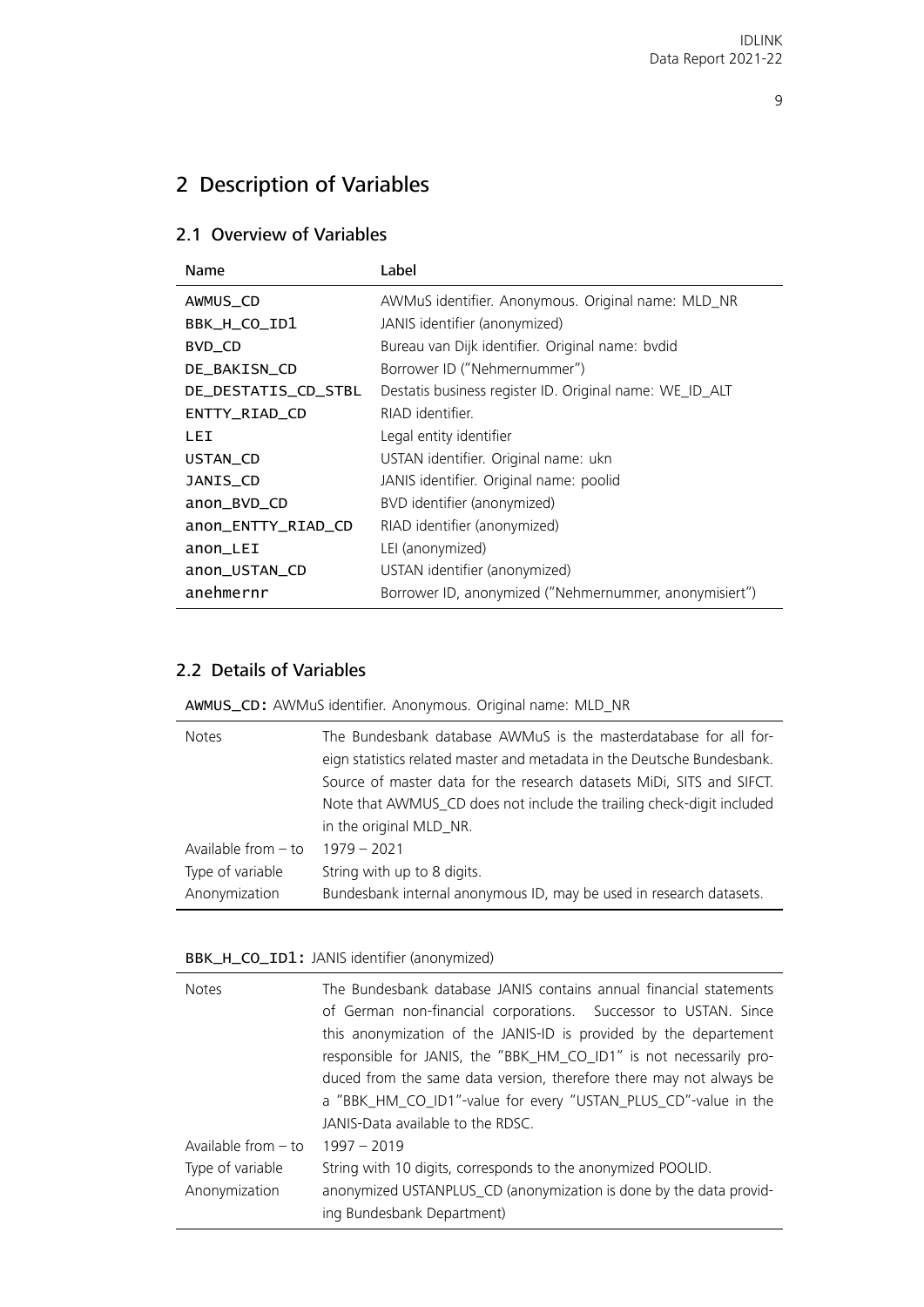Deutsche Bundesbank Research Data and Service Centre

## 10

## <span id="page-9-0"></span>BVD\_CD: Bureau van Dijk identifier. Original name: bvdid

| <b>Notes</b>        | The Bureau van Dik identifier is included in the data by the dataprovider |
|---------------------|---------------------------------------------------------------------------|
|                     | Burau van Dijk. A part of the entries with this ID stems from BvD-Master  |
|                     | data acquired directly from BvD. Since the BvD-ID is (for German com-     |
|                     | panies) derived from the ID by the German data provider "Creditreform"    |
|                     | (by adding the prefix "DE" to the ID-value), it can be complemented by    |
|                     | master datasets from Creditreform. In the case of the data used by the    |
|                     | RDSC, data from the "Mannheimer Unternehmenspanel" (MUP), from the        |
|                     | Zentrum für Europäische Wirtschaftsforschung (ZEW), which is derived      |
|                     | from Creditreform data, is used to complement the available BvD-Data.     |
|                     | For this purpose, the Creditreform ID is transformed into the BvD-ID by   |
|                     | adding the prefix "DE" to the ID values. In consequence, in the data that |
|                     | enters our record linkage, entries that stem from BvD as well as entries  |
|                     | that stem from the MUP are identified by this ID.                         |
| Available from - to | $2004 - 2021$                                                             |
| Type of variable    | String with up to 20 characters.                                          |
| Anonymization       | ID may not be used in anonymous research datasets. For an anonymized      |
|                     | version of this ID see anon_BVD_CD                                        |

## <span id="page-9-1"></span>DE\_BAKISN\_CD: Borrower ID ("Nehmernummer")

| <b>Notes</b>          | The Bundesbank database "BAKIS-M" holds bank supervision reference<br>data on borrowers. It contains master data on all borrower entities with a<br>large credit satisfying the reporting requirements to the Deutsche Bundes-<br>bank as defined in the KWG. Apart from the borrower-lender level mas-<br>ter data it also contains information on their credit of 1 Million or more.<br>BAKIS-M is the source of master data for analytical and research datasets<br>generated from BAKIS-M. |
|-----------------------|------------------------------------------------------------------------------------------------------------------------------------------------------------------------------------------------------------------------------------------------------------------------------------------------------------------------------------------------------------------------------------------------------------------------------------------------------------------------------------------------|
| Available from $-$ to | $2002 - 2018$                                                                                                                                                                                                                                                                                                                                                                                                                                                                                  |
| Type of variable      | String of 7 or 8 digits, format as defined by the RIAD data standard.                                                                                                                                                                                                                                                                                                                                                                                                                          |
| Anonymization         | ID may not be used in anonymous research datasets. There is no an-<br>onymized standard version of this ID.                                                                                                                                                                                                                                                                                                                                                                                    |

<span id="page-9-2"></span>

|  | DE_DESTATIS_CD_STBL: Destatis business register ID. Original name: WE_ID_ALT |  |  |
|--|------------------------------------------------------------------------------|--|--|
|  |                                                                              |  |  |

| <b>Notes</b>                        | The official business register ("URS") of the German Statistical Office |
|-------------------------------------|-------------------------------------------------------------------------|
|                                     | ("DESTATIS") uses this ID.                                              |
| Available from $-$ to $2012 - 2019$ |                                                                         |
| Type of variable                    | String of 9 digits as defined by DESTATIS.                              |
| Anonymization                       | ID may not be used in anonymous research datasets. There is no an-      |
|                                     | onymized version of this ID.                                            |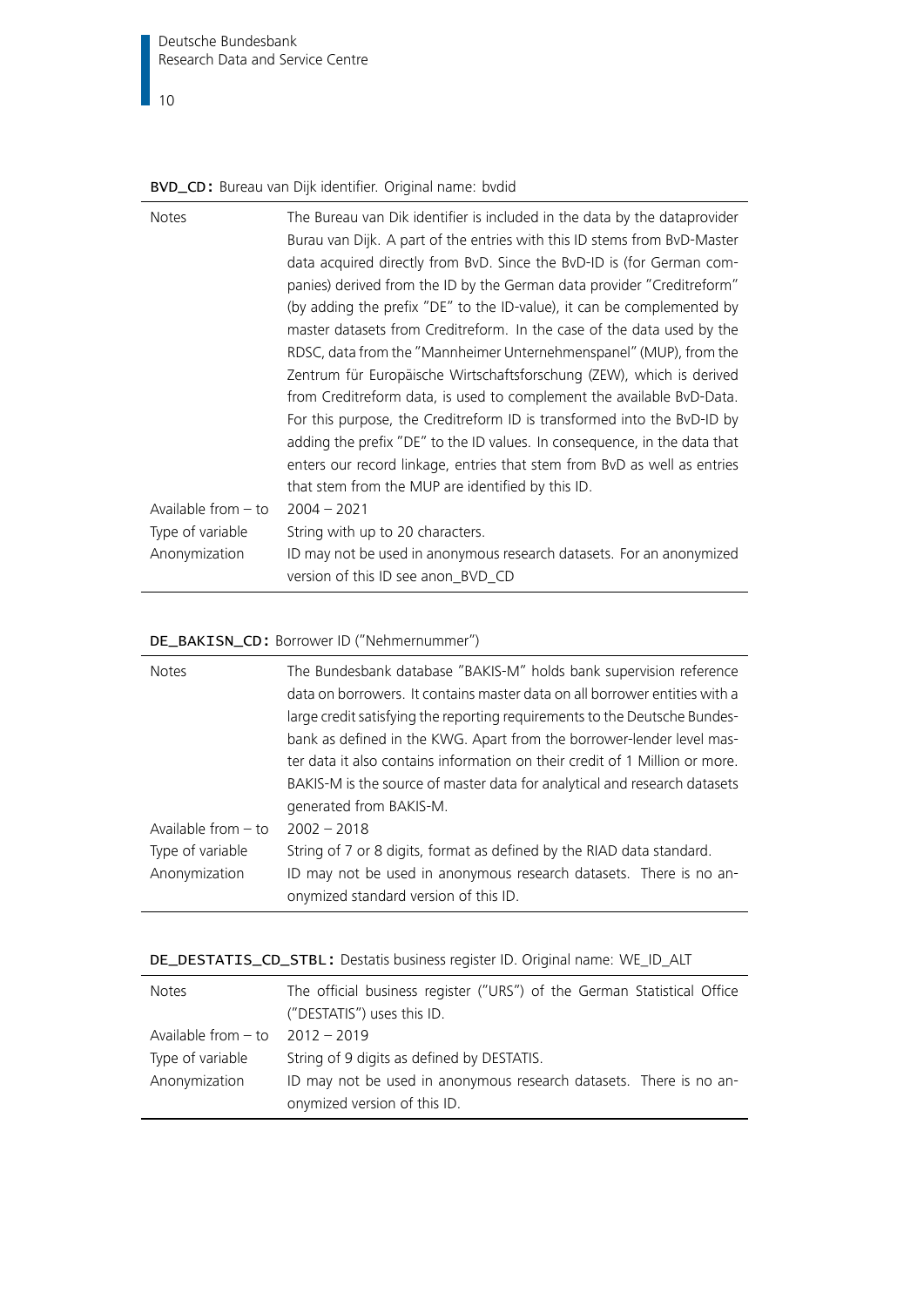| <b>Notes</b>          | The Bundesbank database "BBk-RIAD" (RIAD: "Register of Institutions<br>and Affiliates Database") is the Bundesbanks' master database for<br>AnaCredit (german part). |
|-----------------------|----------------------------------------------------------------------------------------------------------------------------------------------------------------------|
| Available from $-$ to | $2018 - 2021$                                                                                                                                                        |
| Type of variable      | String with up to 50 characters, format as defined by the RIAD data stand-<br>ard.                                                                                   |
| Anonymization         | ID may not be used in anonymous research datasets. There is no anonym-<br>ized version of this ID yet, since there is no research dataset for AnaCredit<br>yet.      |

## <span id="page-10-0"></span>ENTTY\_RIAD\_CD: RIAD identifier.

# <span id="page-10-1"></span>LEI: Legal entity identifier

| <b>Notes</b>          | The LEI-data from the Global Legal Entity Identifier Foundation issues and<br>maintains this identifier.                         |
|-----------------------|----------------------------------------------------------------------------------------------------------------------------------|
| Available from $-$ to | $2018 - 2021$                                                                                                                    |
| Type of variable      | String with up to 20 characters as defined by the Local Operating Units<br>of the Global Legal Entity Identifier System (GLEIS). |
| Anonymization         | ID may not be used in anonymous research datasets. For an anonymized<br>version of this ID see anon_LEI.                         |

## <span id="page-10-2"></span>USTAN\_CD: USTAN identifier. Original name: ukn

| <b>Notes</b>          | The Bundesbank database USTAN is a repository that includes master data<br>on companies that have been reported to the Deutsche Bundesbank in |
|-----------------------|-----------------------------------------------------------------------------------------------------------------------------------------------|
|                       | the context of its refinancing operations and later for credit assessment                                                                     |
|                       | purposes. Apart from master data, it contains HGB and IFRS annual fin-                                                                        |
|                       | ancial statements for companies, insolvency data, data reported for the                                                                       |
|                       | credit register and rating information. Source of master data for USTAN.                                                                      |
|                       | For our record linkage, the master data in USTAN, which is mostly limited                                                                     |
|                       | to recent years, is complemented by historical (historized) master data                                                                       |
|                       | from the original source databases of USTAN ("Jalys" and "Cops").                                                                             |
| Available from $-$ to | $1987 - 2018$                                                                                                                                 |
| Type of variable      | String with up to 8 digits.                                                                                                                   |
| Anonymization         | ID may not be used in anonymous research datasets. For an anonymized                                                                          |
|                       | version of this ID see anon_USTAN_CD.                                                                                                         |

## <span id="page-10-3"></span>JANIS\_CD: JANIS identifier. Original name: poolid

| <b>Notes</b>          | The Bundesbank database JANIS contains annual financial statements of  |
|-----------------------|------------------------------------------------------------------------|
|                       | German non-financial corporations, including public data sources. Suc- |
|                       | cessor to USTAN.                                                       |
| Available from $-$ to | $1997 - 2019$                                                          |
| Type of variable      | String with 10 digits, corresponds to the anonymized POOLID.           |
| Anonymization         | ID may not be used in anonymous research datasets. For an anonymized   |
|                       | version of this ID see BBK_H_CO_ID1.                                   |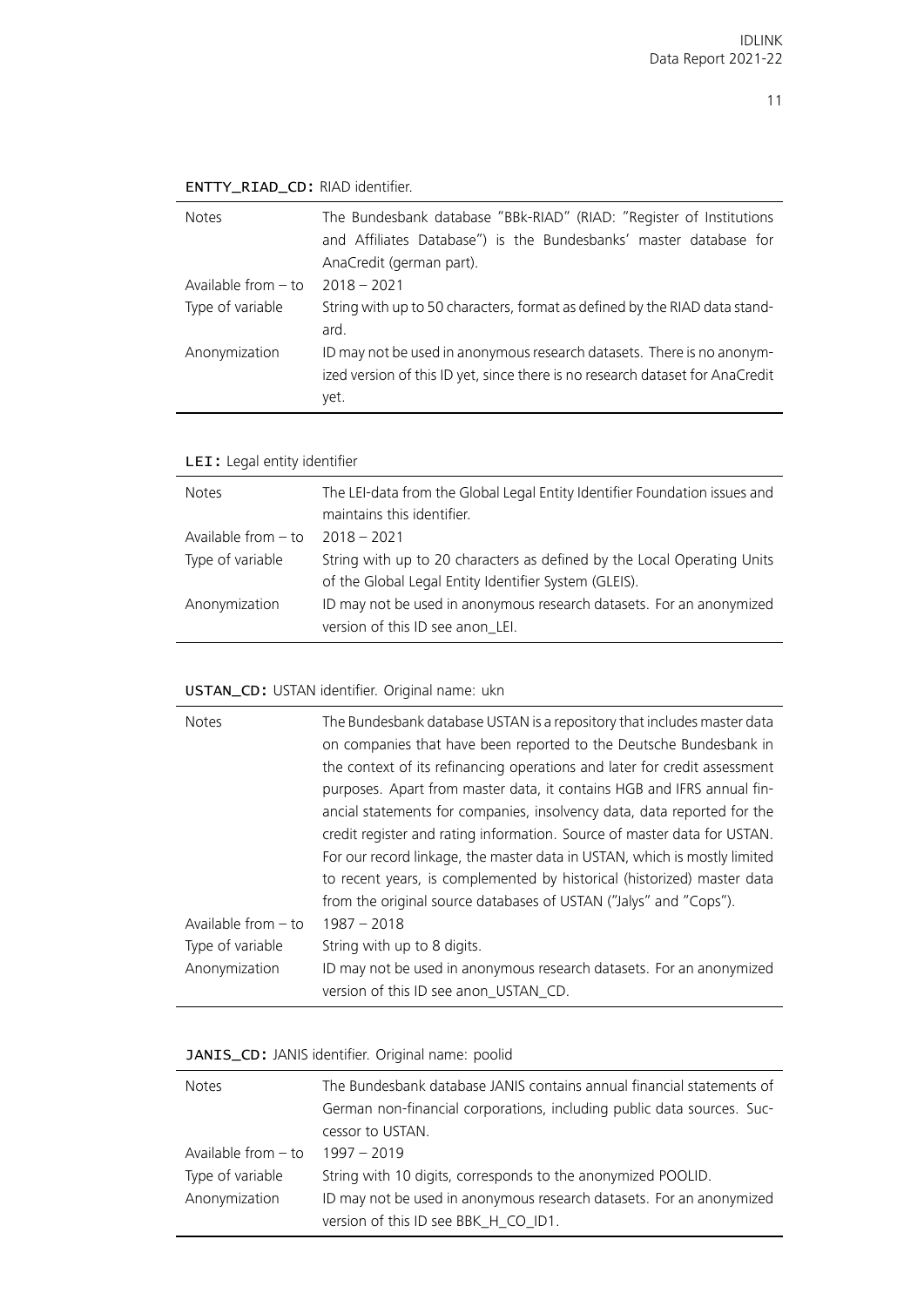#### <span id="page-11-0"></span>anon\_BVD\_CD: BVD identifier (anonymized)

| Notes               | Anonymized version of BVD_CD.             |
|---------------------|-------------------------------------------|
| Available from - to | 2004 – 2021                               |
| Type of variable    | String with 64 characters.                |
| Anonymization       | anonymized (SHA256 hash based on BVD_CD). |

## <span id="page-11-1"></span>anon\_ENTTY\_RIAD\_CD: RIAD identifier (anonymized)

| <b>Notes</b>                        | Anonymized version of ENTTY_RIAD_CD              |
|-------------------------------------|--------------------------------------------------|
| Available from $-$ to $2018 - 2021$ |                                                  |
| Type of variable                    | String with 64 characters.                       |
| Anonymization                       | anonymized (SHA256 hash based on ENTTY_RIAD_CD). |

## <span id="page-11-2"></span>anon\_LEI: LEI (anonymized)

| Notes                               | Anonymized version of LEI.             |
|-------------------------------------|----------------------------------------|
| Available from $-$ to $2018 - 2021$ |                                        |
| Type of variable                    | String with 64 characters.             |
| Anonymization                       | anonymized (SHA256 hash based on LEI). |

## <span id="page-11-3"></span>anon\_USTAN\_CD: USTAN identifier (anonymized)

| <b>Notes</b>          | Anonymized version of USTAN_CD.             |
|-----------------------|---------------------------------------------|
| Available from $-$ to | 1987 - 2018                                 |
| Type of variable      | String with 64 characters.                  |
| Anonymization         | anonymized (SHA256 hash based on USTAN_CD). |

## <span id="page-11-4"></span>anehmernr: Borrower ID, anonymized ("Nehmernummer, anonymisiert")

| <b>Notes</b>                        | Anonymized version of DE_BAKISN_CD.       |
|-------------------------------------|-------------------------------------------|
| Available from $-$ to $2002 - 2018$ |                                           |
| Type of variable                    | String with 8 characters.                 |
| Anonymization                       | Project specific anonymization procedure. |